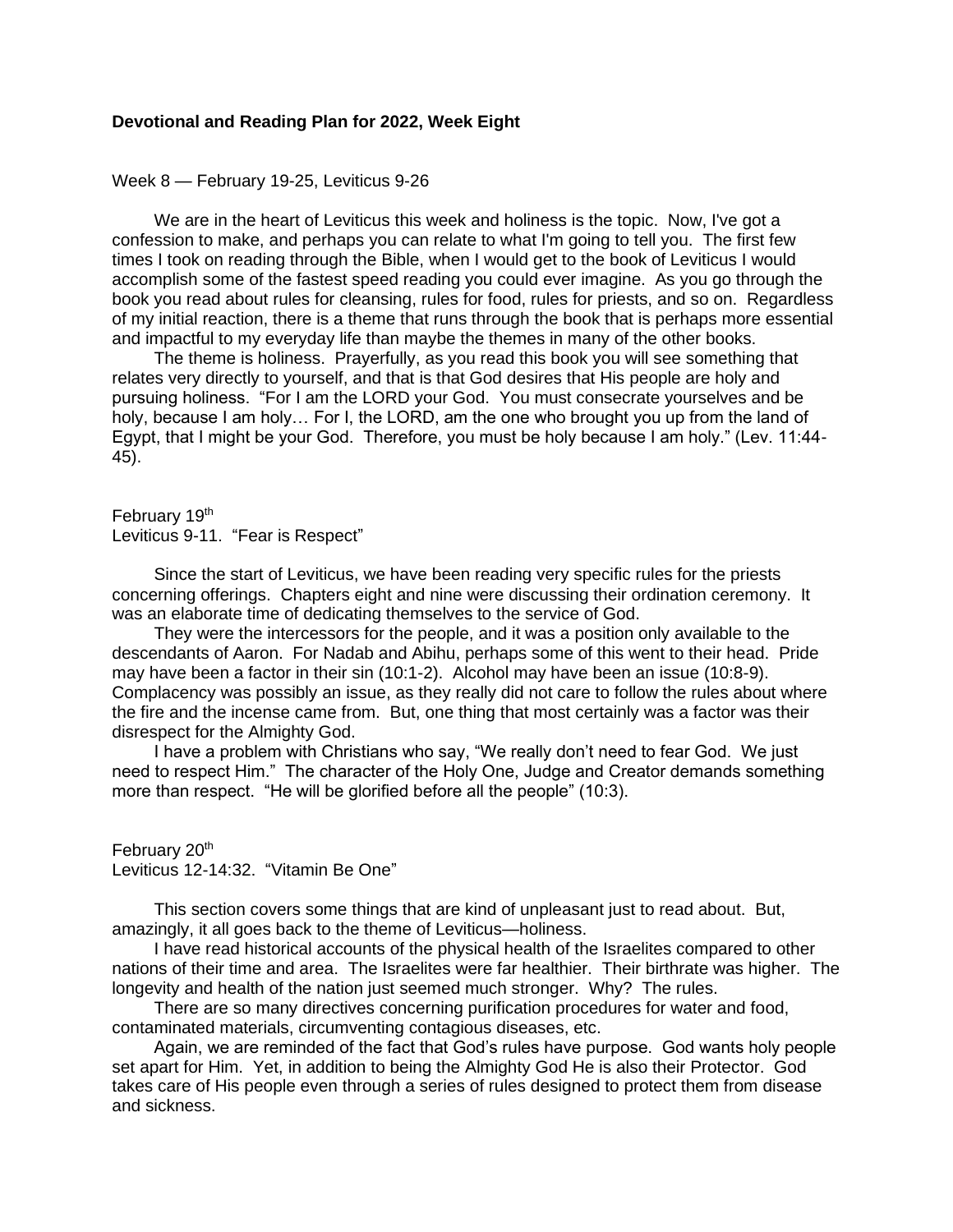It is this kind of reminder that we need to prompt us to remember that God's intentions and purpose are far more arranged than our short-term vision would let us think.

February 21<sup>st</sup> Leviticus 14:33-16:34. "Covering is Not a Cure"

Once each year the Israelites would confess their sins, and the high priest would enter the Most Holy Place of the tabernacle (and temple later) to make atonement for them as a nation. This was called the Day of Atonement, and it was obviously, one of the most important days of the year.

The ceremony had very specific rules that the high priest was to follow. The animals had to meet certain standards. The process was to symbolize certain things as it followed a very rigid procedure. There was a great deal of blood spilled out and sprinkled at the front of the Ark of Covenant. And, understand this, it had to be performed each year—it was temporary.

Atonement is only a bandage and not a cure. Atone means "to cover." Their sins were just being "covered" up each year, yet it all looked forward to a perfect sacrifice that would remedy that problem.

Forgive means "to cancel." Jesus Christ's sacrifice made forgiveness possible. Prayerfully, we never take it for granted.

February 22<sup>nd</sup>

Leviticus 17-19. "Be Holy Because Your Lord Is"

The thought of exactly how to be holy has suffered from many false concepts. In some circles, holiness is equated with a long list of "don'ts." For others, holiness means a particular style of dress or mannerisms. And for still others, it may mean an unattainable perfection.

A word study reveals that to be holy is to be morally blameless. It is to be separated from sin and consecrated to God. A holy life is one lived in conformity to the moral precepts of the Bible and in contrast to the sinful ways of the world.

Jerry Bridges wrote, "Surely God has not commanded us to be holy without providing the means to be holy. The privilege of being holy is yours, and the decision and responsibility to be holy is yours. If you make that decision, you will experience the fullness of joy which Christ has promised to those who walk in obedience to Him."

"…seek to live a clean and holy life, for those who are not holy will not see the Lord" (Hebrews 12:14).

February 23rd Leviticus 20-22. "Calling Sin 'Sin'"

Homosexuality. Bestiality. Adultery. Incest. These are terms that when mentioned can bring a look of disgust or shock upon our face. Are we allowed to talk of such things? Are we allowed to say such things are wrong, violently wrong?

We are being inundated from our culture with the idea that we should not stand and loudly label certain things as sin. We are taught that inwardly you may believe what you would like, but don't outwardly express your disdain for moral depravation.

We're tutored into reasoning that black and white standards are gone and gray is the norm. Yet, God's Word has never looked very gray to me.